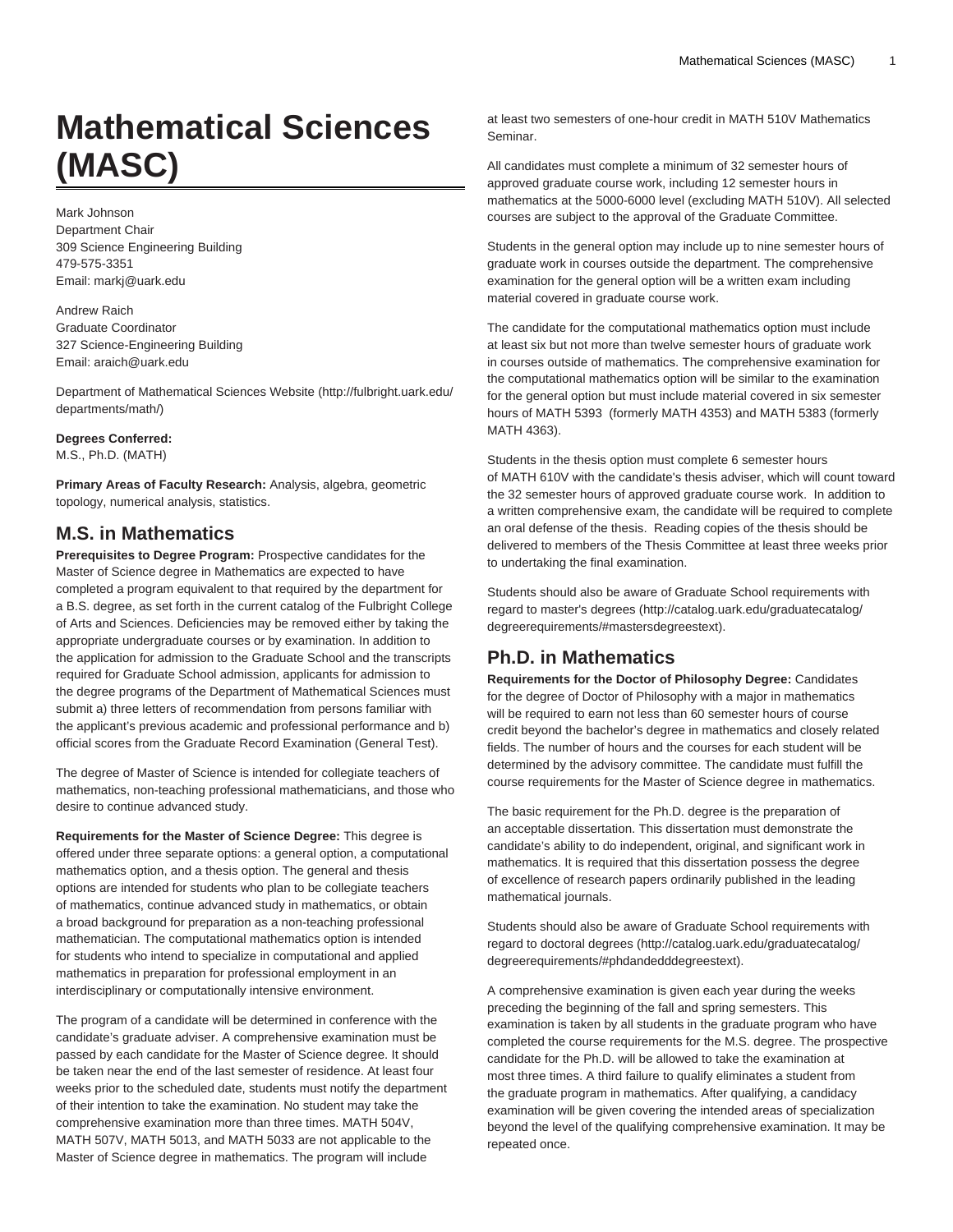Students who wish to specialize in mathematics education must complete four education graduate courses to study quantitative methods in education research and qualitative methods in education research. The recommended courses are ESRM 6413, ESRM 6423, ESRM 6533, and ESRM 6653, although these may be altered depending on the student's previous study of STAT courses. Students must complete 15 hours of independent study in mathematics education to prepare for dissertation research. The areas of this study are: K-14 curriculum; learning theory; art of teaching and teacher education; and assessment and technology. The 15 hours must include a three-hour research project that will result in a pre-dissertation research report.

In addition to extending knowledge by personal reading and research, a doctoral graduate in mathematics will normally communicate knowledge to others. Therefore each student in the Ph.D. program is required to acquire the equivalent of one semester of full-time experience in teaching; this requirement may be fulfilled by part-time experience over several semesters. Typically, teaching assistantship appointments will satisfy this requirement, but other similar experience may qualify as approved by the department.

### **Graduate Faculty**

**Arnold, Mark E.,** Ph.D., B.S. (Northern Illinois University), A.S. (Rock Valley College), Associate Professor, 1993, 1999.

**Barton, Ariel,** Ph.D., M.S. (University of Chicago), B.S. (Harvey Mudd College), Assistant Professor, 2016.

**Bradshaw, Zachary,** Ph.D. (University of Virginia), B.S. (Virginia Commonwealth University), Assistant Professor, 2017.

**Brewer, Dennis W.,** Ph.D., M.A. (University of Wisconsin), B.A. (Sterling College), Professor, 1975, 1990.

**Chakraborty, Avishek,** Ph.D (Duke University), M.S., B.S. (Indian Statistical Institute), Associate Professor, 2014, 2021.

**Clay, Matt,** Ph.D., M.S. (University of Utah), B.S. (University of Oregon), Associate Professor, 2012, 2015.

**Day, Matthew B.,** Ph.D., M.S. (University of Chicago), B.S. (University of Texas), Associate Professor, 2011, 2016.

**Dingman, Shannon Wayne,** Ph.D., M.S. (University of Missouri-

Columbia), M.S. (Pittsburg State University), Professor, 2007, 2020. **Feldman, William A.,** Ph.D. (Queen's University), M.S. (Northwestern

University), B.S. (Tufts University), Professor, 1971. **Goodman-Strauss, Chaim,** Ph.D., B.S. (University of Texas at Austin), Professor, 1994, 2006.

**Harrington, Phil,** Ph.D., M.S. (University of Notre Dame), B.S. (Whitworth College), Professor, 2009, 2019.

**Harriss, Edmund O.,** Ph.D. (Imperial College, London), M.M. (University of Warwick), Clinical Assistant Professor, 2010.

**Johnson, Mark,** Ph.D. (Michigan State University), M.S. (Purdue University), B.S. (City University of New York, Brooklyn College), Professor, 1995, 2015.

**Kaman, Tulin,** Ph.D. (Stony Brook University), M.S. (Istanbul Technical University), B.S. (Yildiz Technical University), Assistant Professor, 2017. **Luecking, Daniel H.,** Ph.D., M.S., B.A. (University of Illinois-Urbana-Champaign), Professor, 1981, 1990.

**Mantero, Paolo,** Ph.D. (Purdue University), M.Sc., B.Sc. (University of Genova, Italy), Assistant Professor, 2015.

**Miller, Lance E.,** Ph.D. (University of Connecticut), M.S. (New Mexico State University), Associate Professor, 2013, 2019.

**Namakshi, Nama,** Ph.D., M.Ed. (Texas State University), B.S. (Angelo State University), Teaching Assistant Professor, 2016.

**Niu, Wenbo,** Ph.D. (University of Illinois at Chicago), M.S., B.S. (Fudan University, China), Assistant Professor, 2015.

**Padgett, Joshua,** Ph.D. (Baylor University), B.S. (Gardner-Webb University), Assistant Professor, 2020.

**Petris, Giovanni,** Ph.D., M.S. (Duke University), B.S. (Universita degli Studi di Milano, Italy), Professor, 1999, 2015.

**Raich, Andrew Seth,** Ph.D., M.A. (University of Wisconsin-Madison), B.A. (Williams College), Professor, 2008, 2018.

**Rieck, Yo'av,** Ph.D. (University of Texas at Austin), B.A. (Israel Institute of Technology), Professor, 2000, 2010.

**Robinson, Samantha,** Ph.D., M.S., B.S. (University of Arkansas), Teaching Assistant Professor, 2015.

**Ryan, John,** Ph.D. (University of York), M.Sc. (University of Warwick), B.A. (University of York, Britain), Distinguished Professor, 1990, 2019. **Tipton, John,** Ph.D., M.S., B.S., (Colorado State University), Assistant Professor, 2017.

**Tjani, Maria,** Ph.D. (Michigan State University), M.S. (Purdue University), B.S. (University of Ioannina, Greece), Professor, 2003, 2020.

**Van Horn-Morris, Jeremy,** Ph.D. (University of Texas at Austin), B.S. (University of Oregon), Associate Professor, 2012, 2018.

**Woodland, Janet C.,** Ph.D., M.A. (State University of New York at Stony Brook), B.A. (King's College), Teaching Assistant Professor, 1993. **Zhang, Qingyang,** Ph.D. (Northwestern University), M.S. (Loyola University–Chicago), B.S. (Beijing Normal University), Assistant Professor, 2015.

# **Courses**

#### **MATH 5013. Abstract Algebra with Connections to School Mathematics. 3 Hours.**

Basic structures of abstract algebra (rings, fields, groups, modules and vector spaces) with emphasis on rings and fields as generalizations of the ring of integers and field of rational numbers. Graduate degree credit will not be awarded for both [MATH 4113](/search/?P=MATH%204113) (or [MATH 5123](/search/?P=MATH%205123)) and [MATH 5013.](/search/?P=MATH%205013) Prerequisite: Graduate standing or departmental consent. (Typically offered: Irregular)

#### **MATH 5023. Geometry with Connections to School Mathematics. 3 Hours.**

School geometry from an advanced perspective including conformity to the Common Core State Standards for Mathematics. Study will include historical developments and geometry based on transformations of two- and three-dimensional space. Prerequisite: Graduate standing. (Typically offered: Fall Odd Years)

#### **MATH 5033. Advanced Calculus with Connections to School Mathematics Teaching. 3 Hours.**

Rigorous development of the real numbers, continuity, differentiation, and integration. Graduate degree credit will not be awarded for both [MATH 4513](/search/?P=MATH%204513) (or [MATH 5503\)](/search/?P=MATH%205503) and [MATH 5033.](/search/?P=MATH%205033) Prerequisite: Departmental consent. (Typically offered: Irregular)

#### **MATH 504V. Special Topics for Teachers. 1-6 Hour.**

Current topics in mathematics of interest to secondary school teachers. Prerequisite: Graduate standing or departmental consent. (Typically offered: Irregular) May be repeated for degree credit.

#### **MATH 5053. Probability & Statistics with Connections to School Mathematics. 3 Hours.**

An advanced perspective of probability and statistics as contained in the high school mathematics curriculum with connections to other components of school mathematics. The content is guided by the content of the high school probability and statistics of the Common Core State Standards for Mathematics. Prerequisite: Graduate standing. (Typically offered: Spring)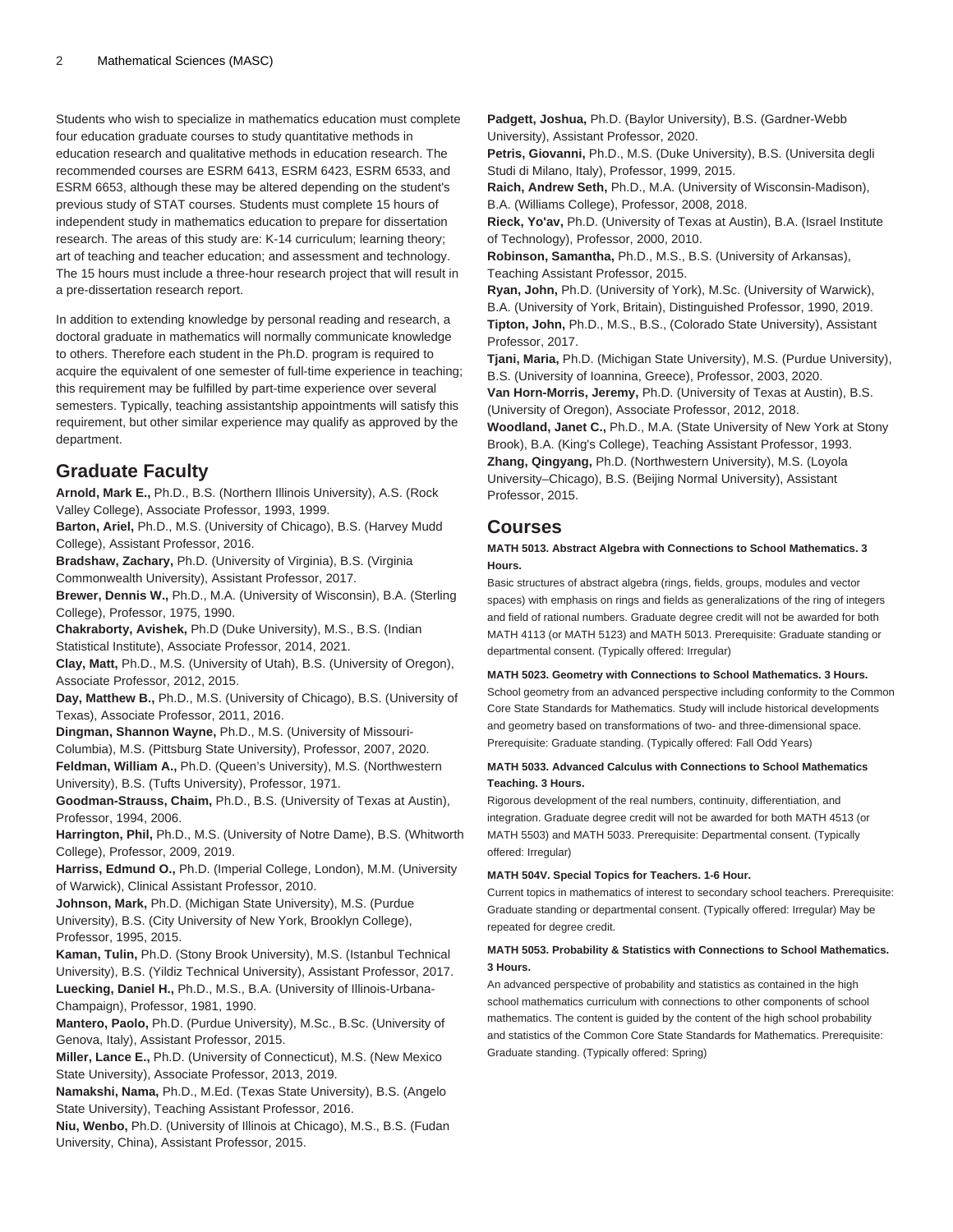#### **MATH 507V. Professional Development for Secondary Mathematics Teaching. 1-6 Hour.**

Validated participation in professional development mathematics workshops or institutes sanctioned by national or international educational organizations such as the College Board, International Baccalaureate Program, and the National Board for Professional Teaching Standards. Prerequisite: Enrollment in Secondary Mathematics Teaching, MA degree program or departmental consent. (Typically offered: Irregular) May be repeated for up to 6 hours of degree credit.

#### **MATH 510V. Mathematical Seminar. 1-3 Hour.**

Members of the faculty and advanced students meet for presentation and discussion of topics. Prerequisite: Graduate standing in mathematics or statistics, or departmental consent. (Typically offered: Fall and Spring) May be repeated for up to 3 hours of degree credit.

#### **MATH 5113. Introduction to Abstract Algebra II. 3 Hours.**

Topics in abstract algebra including finite abelian groups, linear groups, factorization in commutative rings and Galois theory. Graduate degree credit will not be given for both [MATH 4113](/search/?P=MATH%204113) and [MATH 5113.](/search/?P=MATH%205113) Prerequisite: [MATH 3113](/search/?P=MATH%203113). (Typically offered: Spring)

#### **MATH 5123. Algebra I. 3 Hours.**

What the beginning graduate student should know about algebra: groups, rings, fields, modules, algebras, categories, homological algebra, and Galois Theory. Prerequisite: [MATH 3113,](/search/?P=MATH%203113) and graduate standing in mathematics or statistics, or departmental consent. (Typically offered: Fall)

#### **MATH 5133. Algebra II. 3 Hours.**

Continuation of [MATH 5123](/search/?P=MATH%205123). Prerequisite: [MATH 5123,](/search/?P=MATH%205123) and graduate standing in mathematics or statistics. (Typically offered: Spring)

#### **MATH 5153. Advanced Linear Algebra. 3 Hours.**

Linear functionals, matrix representation of linear transformations, scalar product, and spectral representation of linear transformations. Graduate degree credit will not be given for both [MATH 4103](/search/?P=MATH%204103) and [MATH 5153](/search/?P=MATH%205153). Prerequisite: Graduate standing. (Typically offered: Fall)

#### **MATH 5163. Dynamic Models in Biology. 3 Hours.**

Mathematical and computational techniques for developing, executing, and analyzing dynamic models arising in the biological sciences. Both discrete and continuous time models are studied. Applications include population dynamics, cellular dynamics, and the spread of infectious diseases. Graduate degree credit will not be given for both [MATH 4163](/search/?P=MATH%204163) and [MATH 5163.](/search/?P=MATH%205163) Prerequisite: [MATH 2554](/search/?P=MATH%202554). (Typically offered: Irregular)

#### **MATH 5213. Advanced Calculus I. 3 Hours.**

The real and complex number systems, basic set theory and topology, sequences and series, continuity, differentiation, and Taylor's theorem. Emphasis is placed on careful mathematical reasoning. Graduate degree credit will not be given for both [MATH 4513](/search/?P=MATH%204513) and [MATH 5213](/search/?P=MATH%205213). Prerequisite: Graduate standing. (Typically offered: Fall)

#### **MATH 5223. Advanced Calculus II. 3 Hours.**

The Riemann-Stieltjes integral, uniform convergence of functions, Fourier series, implicit function theorem, Jacobians, and derivatives of higher order. Graduate degree credit will not be given for both [MATH 4523](/search/?P=MATH%204523) and [MATH 5223](/search/?P=MATH%205223). Prerequisite: [MATH 4513](/search/?P=MATH%204513) or [MATH 5213](/search/?P=MATH%205213) (formerly [MATH 4513\)](/search/?P=MATH%204513). (Typically offered: Spring)

#### **MATH 525V. Internship in Professional Practice. 1-3 Hour.**

Professional work experience involving significant use of mathematics or statistics in business, industry or government. Graduate degree credit will not be given for both [MATH 405V](/search/?P=MATH%20405V) and [MATH 525V.](/search/?P=MATH%20525V) (Typically offered: Fall, Spring and Summer) May be repeated for up to 3 hours of degree credit.

#### **MATH 5263. Symbolic Logic I. 3 Hours.**

Rigorous analyses of the concepts of proof, consistency, equivalence, validity, implication, and truth. Full coverage of truth-functional logic and quantification theory (predicate calculus). Discussion of the nature and limits of mechanical procedures (algorithms) for proving theorems in logic and mathematics. Informal accounts of the basic facts about infinite sets. Graduate degree credit will not be given for both [MATH 4253](/search/?P=MATH%204253) and [MATH 5263](/search/?P=MATH%205263). Prerequisite: [MATH 2603,](/search/?P=MATH%202603) [MATH 2803](/search/?P=MATH%202803), or [PHIL 2203](/search/?P=PHIL%202203). (Typically offered: Fall)

This course is cross-listed with [PHIL 5253](/search/?P=PHIL%205253).

#### **MATH 5303. Ordinary Differential Equations. 3 Hours.**

Existence, uniqueness, stability, qualitative behavior, and numerical solutions. Prerequisite: [MATH 2584](/search/?P=MATH%202584) and [MATH 4513,](/search/?P=MATH%204513) and graduate standing in mathematics or statistics, or departmental consent. (Typically offered: Fall)

#### **MATH 5313. Partial Differential Equations. 3 Hours.**

Laplace's equation, Heat equation, Wave Equation, Method of Characteristics. Prerequisite: [MATH 4423,](/search/?P=MATH%204423) [MATH 4513](/search/?P=MATH%204513), and graduate standing in mathematics or statistics, or departmental consent. (Typically offered: Fall)

#### **MATH 5323. Partial Differential Equations II. 3 Hours.**

Fourier Transforms, Sobolev Spaces, Elliptic Regularity. Prerequisite: [MATH 5313](/search/?P=MATH%205313) and graduate standing in mathematics or statistics, or departmental consent. (Typically offered: Spring)

#### **MATH 5353. Mathematical Modeling. 3 Hours.**

Mathematical techniques for formulating, analyzing, and criticizing deterministic models taken from the biological, social, and physical sciences. Techniques include graphical methods, stability, optimization, and phase plane analysis. Graduate degree credit will not be given for both [MATH 4153](/search/?P=MATH%204153) and [MATH 5353.](/search/?P=MATH%205353) Prerequisite: [MATH 2584.](/search/?P=MATH%202584) (Typically offered: Irregular)

#### **MATH 5363. Scientific Computation and Numerical Methods. 3 Hours.**

An introduction to numerical methods used in solving various problems in engineering and the sciences. May not earn credit for this course and [MATH 4353](/search/?P=MATH%204353) or [MATH 4363.](/search/?P=MATH%204363) Prerequisite: Graduate standing in mathematics or statistics, or departmental consent. (Typically offered: Fall) This course is cross-listed with [PHYS 5363.](/search/?P=PHYS%205363)

#### **MATH 5373. Finite Element Methods and Solution of Sparse Linear. 3 Hours.** Provides an in-depth understanding of numerical methods for the solution of partial differential equations using Finite Element Methods, Direct and Iterative Methods for the Sparse Linear Systems. Prerequisite: [MATH 5393.](/search/?P=MATH%205393) (Typically offered: Spring)

#### **MATH 5383. Numerical Analysis. 3 Hours.**

General iterative techniques, error analysis, root finding, interpolation, approximation, numerical integration, and numerical solution of differential equations. Graduate degree credit will not be given for both [MATH 4363](/search/?P=MATH%204363) and [MATH 5383.](/search/?P=MATH%205383) Prerequisite: Graduate standing. (Typically offered: Fall)

#### **MATH 5393. Numerical Linear Algebra. 3 Hours.**

Numerical methods for problems of linear algebra, including the solution of very large systems, eigenvalues, and eigenvectors. Graduate degree credit will not be given for both [MATH 4353](/search/?P=MATH%204353) and [MATH 5393.](/search/?P=MATH%205393) Prerequisite: Graduate standing. (Typically offered: Spring)

This course is equivalent to [MATH 4353](/search/?P=MATH%204353).

#### **MATH 5403. Numerical Linear Algebra II. 3 Hours.**

Provides an in-depth understanding of numerical methods for the solution of large scale eigenvalue problems arising in science and engineering applications including theory, implementation and applications. Prerequisite: [MATH 5393](/search/?P=MATH%205393). (Typically offered: Fall)

#### **MATH 5423. Introduction to Partial Differential Equations. 3 Hours.**

Matrices, Fourier analysis, and partial differential equations. Does not count towards degree credit in MATH. Prerequisite: Graduate standing. (Typically offered: Fall and Spring)